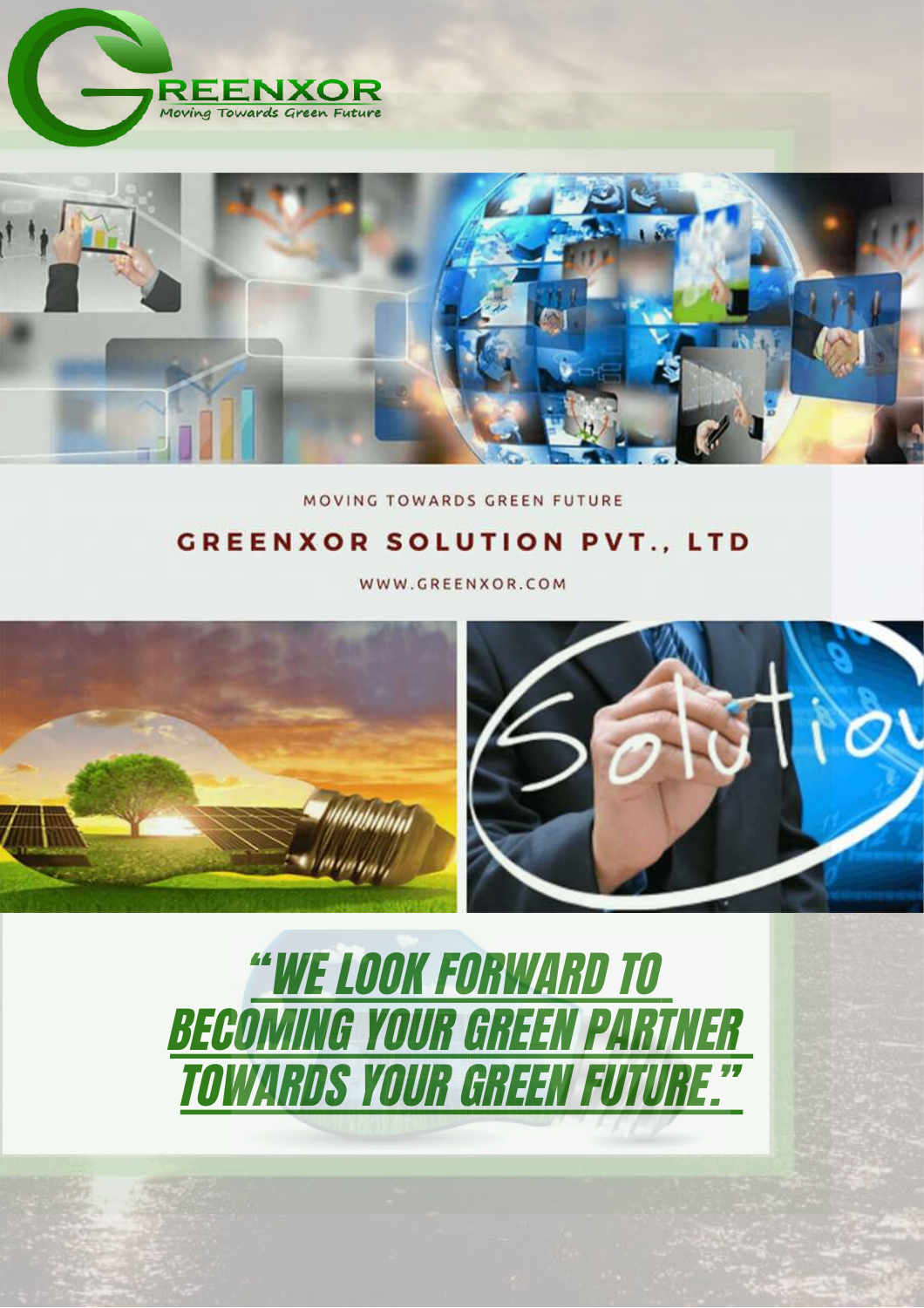

# Welcome To Greenxor **Solution**

### A Brief Story About The Company

GreenXor Solution Pvt. Ltd is Pakistan's leading & trusted solar energy specialist. Our aim is to offer customers an affordable and clean energy future for commercial, industrial, residential & agricultural sectors. We are the one-stop solution to eliminate the ongoing energy crisis in Pakistan. A simple procedure enables our customers to understand what they require and choose from a wide range. We offer state-of-the-art solutions to reduce energy costs by up to 80% and lower your electricity bills by implementing the solar solution as per your requirements.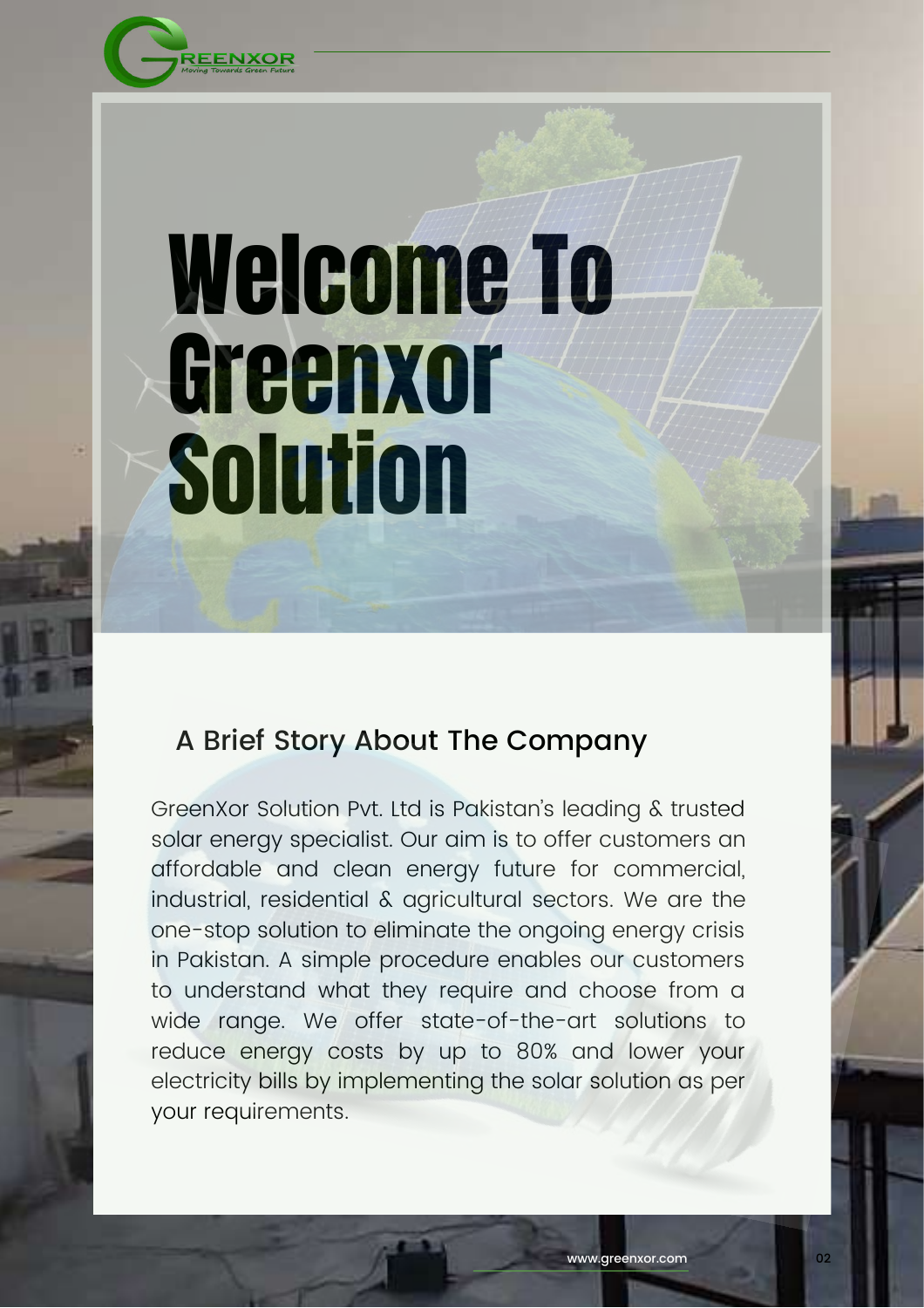

"WE LOOK FORWARD TO BECOMING YOUR GREEN PARTNER TOWARDS YOUR GREEN FUTURE."

# **Mission**

GreenXor Solution has built a rigorous quality management system, which produces a strong foundation for continuously improving the business processes towards world-class quality and performance. GreenXor is committed to addressing the world's energy challenges while fulfilling its corporate social responsibilities.

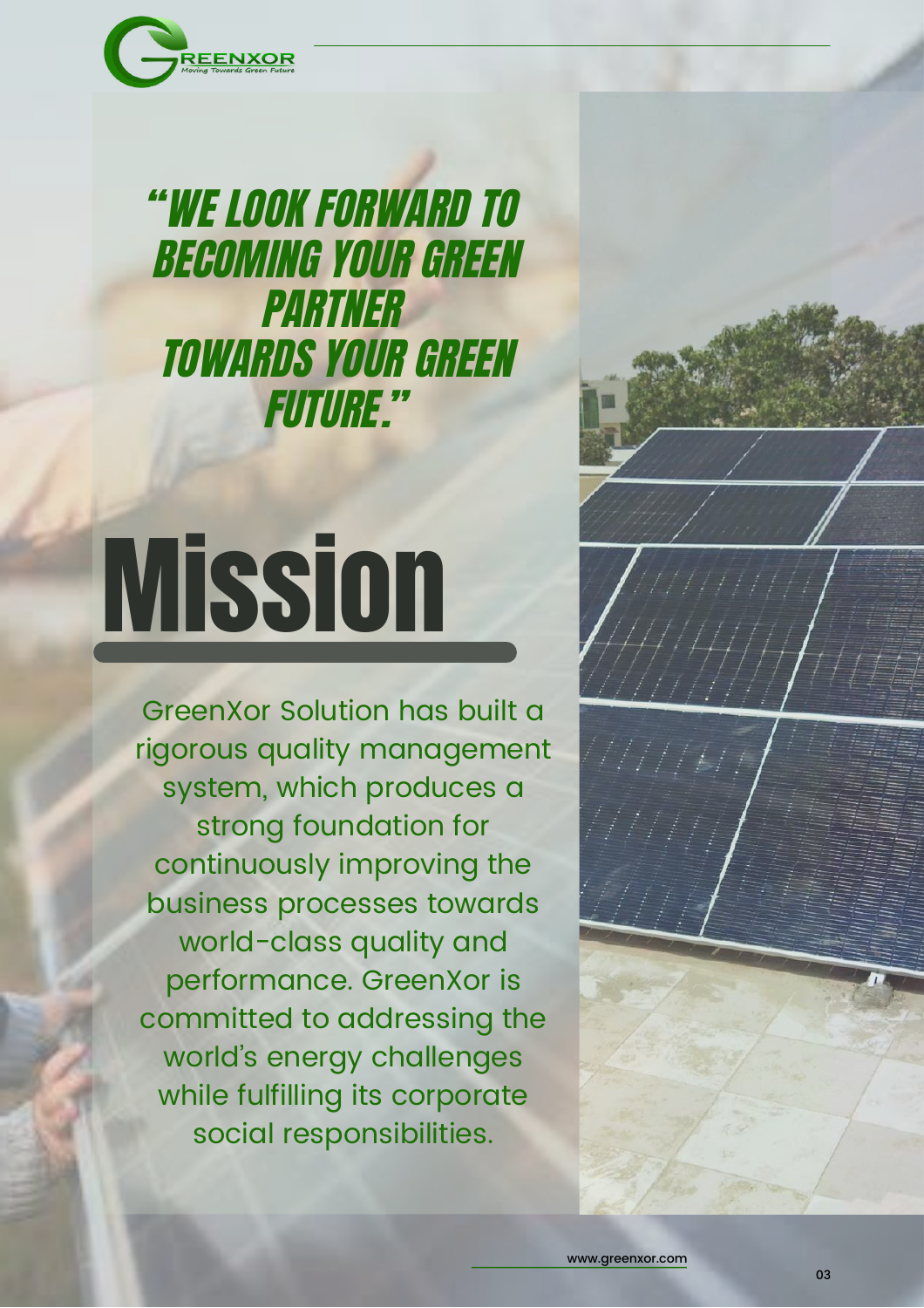

# Why Choose Us?



#### Best Quality Design

We have a professional and expert engineer's team which is responsible for maintaining the international quality standards according to the your needs and requirements.



### Customer Care Service

Our company's primary key is to satisfy the consumers with best quality of customer care services. We are always ready to solve your all queries.



Our company is an individual organization that focuses on the best result oriented projects. We always focus on the best quality and on-time delivery services according to your needs.



Experienced Professional

We have an experienced and professional engineers team which are always ready to meet all your requirements and queries related to energy and solar solutions. We are always ready to help you.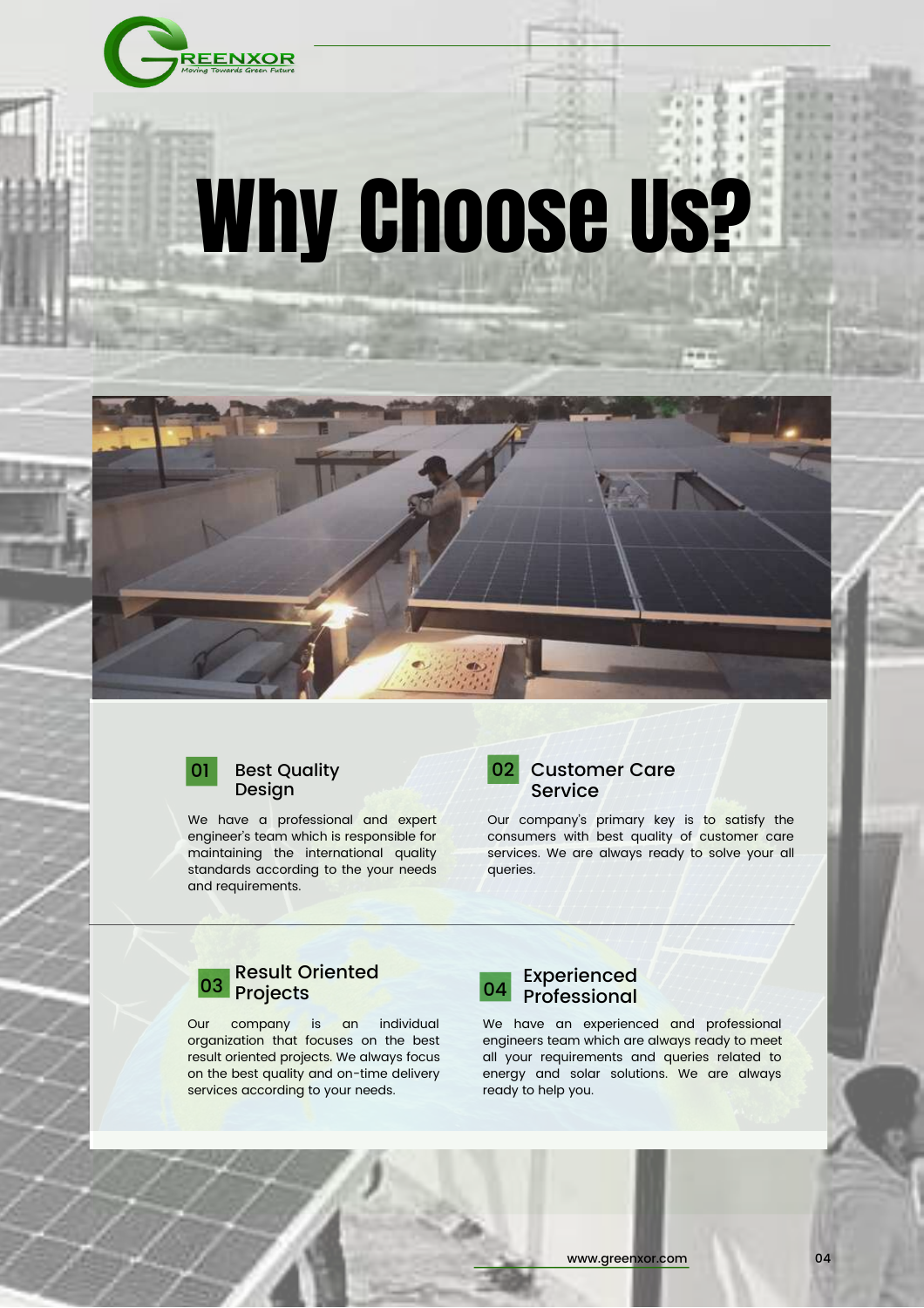

## Greenxor - Pakistan's Best & Affordable Solar Solution Provider

Don't you get tired of paying heavy electricity & still facing shut-down every other day? If yes, it's a perfect time to get rid of this problem. GreenXor Solution Pvt. Ltd is one of the best solar energy solution providing company across all the cities of Pakistan. It is in the town to provide you with ideal power alternatives, uninterrupted power systems & reliable solar solutions. Greenxor offers the most consistent and efficient energy solution across Pakistan and is one of Pakistan's best solar power system companies.

### **Residential Solar Solution**

It does not matter whether you live in a small or big house, just put the electrical heavy lifting on the premiumquality solar system. Our provided solution generate enough power to run all the home appliances not only in daytime but also at night with powerful batteries. Residential Solar

### **Industrial Solar Solution**

Industry is the backbone of every country and same is true for Pakistan. If you are an industrialist, you can afford heavy load shedding and electricity crises. Don't worry! GreenXor Solar Power Solution power ups all the industrial appliances without any power interruption at the lowest possible cost. Industrial Solar

### **Agricultural Solar Solution**

Convert you ordinary tube wells, and other agriculture machinery into smart tube wells. Power them up with the help of GreenXor solar solution and get rid of heavy electrical bills. Also, enjoy uninterrupted working of tube wells and other necessary appliances anytime you want. Agriculture Solar

www.greenxor.com 05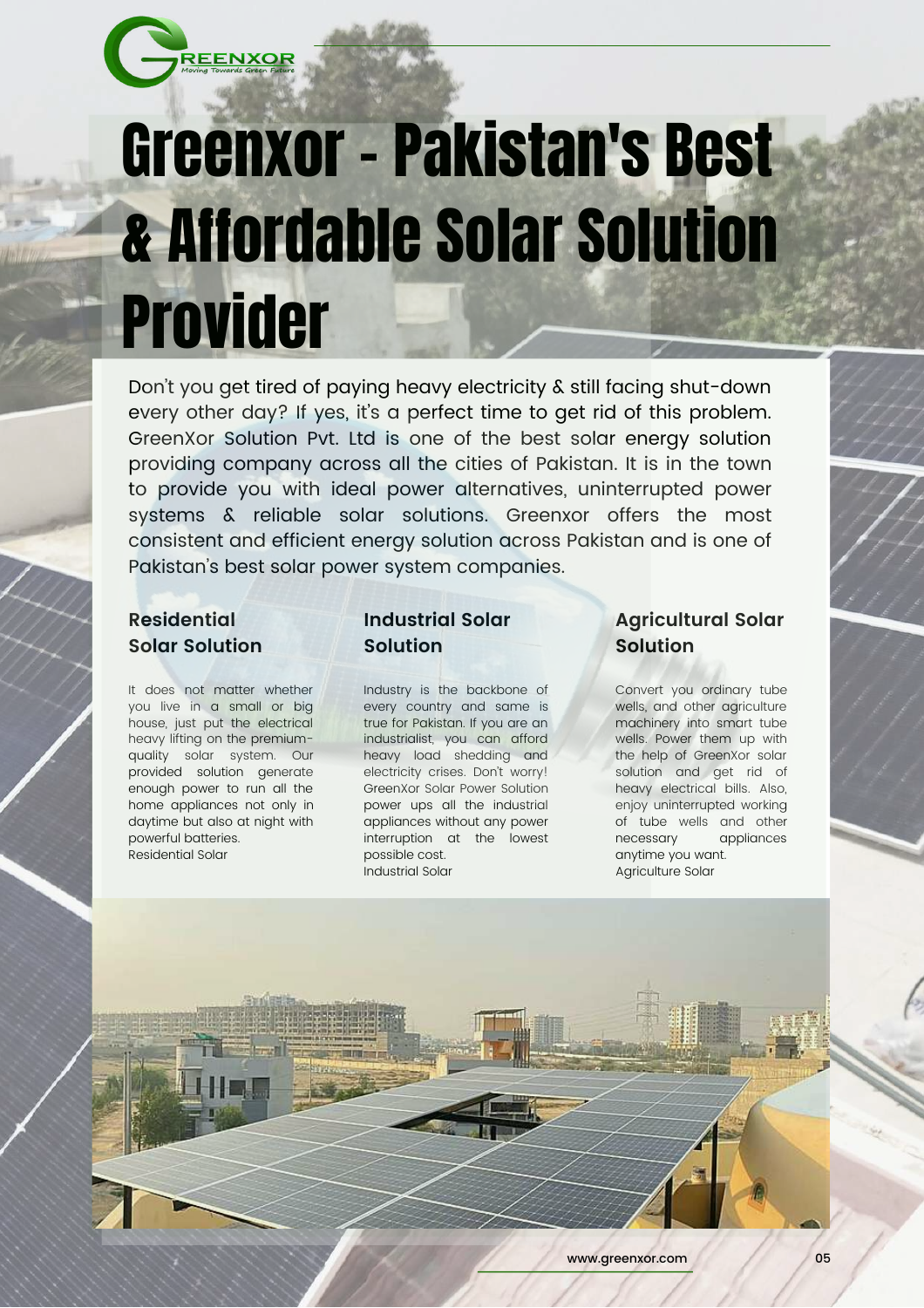

## Our Working **Process**

### Our primary goal is  $\bigoplus$  customer's satisfaction and trust.

You should choose the more reliable solar solutions as your home or office energy alternative:

1: Best renewable & eco-friendly solution. 2: Saves you from paying high electricity bills. 3: No toxic emissions into the environment. 4: Quite economical because no usage of fuel.





#### $\overline{\mathbf{M}}$ **Site Survey**

Site surveys are inspections of an area where work is proposed to gather information for a design or an estimate to complete the initial tasks required.

#### **Formal Quotation** ष्ट

After a free site survey, our team sends you a budget-friendly quotation as per requirements.

#### ष्ट **Installation**

After the survey & quotation approval, our team starts the installation of your projects.

### **Services &** <u>लि</u> **Maintenance**

After your project completion our company provides their customer with two years of free maintenance for the entire project